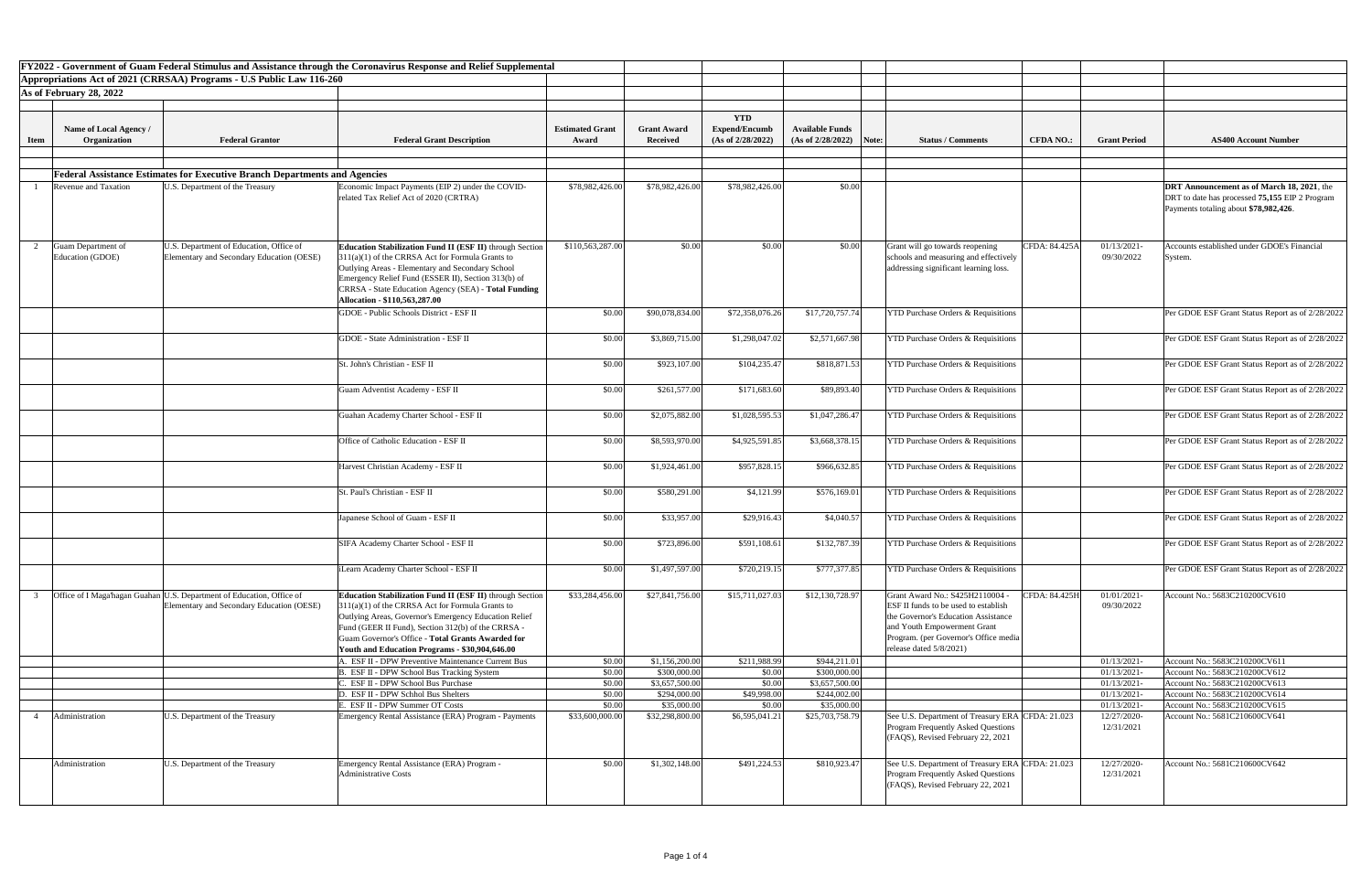| FY2022 - Government of Guam Federal Stimulus and Assistance through the Coronavirus Response and Relief Supplemental |                                                                                         |                                                                                                                              |                                                                                                                                                   |                        |                    |                      |                        |       |                                                                                                        |                             |                              |                                               |
|----------------------------------------------------------------------------------------------------------------------|-----------------------------------------------------------------------------------------|------------------------------------------------------------------------------------------------------------------------------|---------------------------------------------------------------------------------------------------------------------------------------------------|------------------------|--------------------|----------------------|------------------------|-------|--------------------------------------------------------------------------------------------------------|-----------------------------|------------------------------|-----------------------------------------------|
|                                                                                                                      |                                                                                         | Appropriations Act of 2021 (CRRSAA) Programs - U.S Public Law 116-260                                                        |                                                                                                                                                   |                        |                    |                      |                        |       |                                                                                                        |                             |                              |                                               |
|                                                                                                                      | As of February 28, 2022                                                                 |                                                                                                                              |                                                                                                                                                   |                        |                    |                      |                        |       |                                                                                                        |                             |                              |                                               |
|                                                                                                                      |                                                                                         |                                                                                                                              |                                                                                                                                                   |                        |                    |                      |                        |       |                                                                                                        |                             |                              |                                               |
|                                                                                                                      |                                                                                         |                                                                                                                              |                                                                                                                                                   |                        |                    | <b>YTD</b>           |                        |       |                                                                                                        |                             |                              |                                               |
|                                                                                                                      | Name of Local Agency /                                                                  |                                                                                                                              |                                                                                                                                                   | <b>Estimated Grant</b> | <b>Grant Award</b> | <b>Expend/Encumb</b> | <b>Available Funds</b> |       |                                                                                                        |                             |                              |                                               |
| <b>Item</b>                                                                                                          | Organization                                                                            | <b>Federal Grantor</b>                                                                                                       | <b>Federal Grant Description</b>                                                                                                                  | Award                  | Received           | (As of 2/28/2022)    | (As of 2/28/2022)      | Note: | <b>Status / Comments</b>                                                                               | <b>CFDA NO.:</b>            | <b>Grant Period</b>          | <b>AS400 Account Number</b>                   |
|                                                                                                                      | Labor                                                                                   | U.S. Department of Labor, Employment and<br><b>Training Administration</b>                                                   | Pandemic Unemployment Assistance Program ("PUA") and                                                                                              | \$450,000.00           | \$450,000.00       | \$442,094.69         | \$7,905.31             |       | 100% Federal; Grant Number: UI-                                                                        | CFDA: 17.225                | 01/01/2021-<br>06/30/2022    | Account No.: 5101H212400CV105                 |
|                                                                                                                      |                                                                                         |                                                                                                                              | Federal Pandemic Unemployment Compensation ("FPUC")<br><b>Programs</b> - Administration                                                           |                        |                    |                      |                        |       | 34836-20-55-A-66; Mod 10; effective<br>date: 01/01/2021                                                |                             |                              |                                               |
|                                                                                                                      | Public Health and Social                                                                | U.S Department of Health and Human Services,                                                                                 | HDC5) Consolidated Appropriations Act, 2021                                                                                                       | \$28,000.00            | \$28,000.00        | \$17,187.04          | \$10,812.96            |       | Federal matching (75% Federal                                                                          | CFDA: 93.045                | 12/27/2020-                  | Account No.: 5101G211730CV131 / Local Account |
|                                                                                                                      | Services                                                                                | Administration for Community Living                                                                                          | Supplemental Nutrition Funding, Older Americans Act<br>(OAA) Title III-C2 - State Office on Aging Admin                                           |                        |                    |                      |                        |       | $$21,000 / 25\%$ Local - \$7,000) Grant<br>No.: 2101GUHDC5-00                                          |                             | 09/30/2022                   | No.: 5100G211730MT956                         |
|                                                                                                                      | Public Health and Social<br>Services                                                    | U.S Department of Health and Human Services,<br>Administration for Community Living                                          | HDC5) Consolidated Appropriations Act, 2021<br>Supplemental Nutrition Funding, OAA Title III-C2 - Home<br>Delivered Meals                         | \$399,000.00           | \$399,000.00       | \$399,000.00         | \$0.00                 |       | 100% Federal; Grant No.:<br>2101GUHDC5-00                                                              | CFDA: 93.045                | 12/27/2020-<br>09/30/2022    | Account No.: 5101H211730CV134                 |
|                                                                                                                      | Public Health and Social<br>Services                                                    | U.S Department of Health and Human Services,<br>Administration for Children and Families                                     | Low-Income Home Energy Assistance Program (LIHEAP)<br>Cares Act - to help prevent, prepare for, or respond to the<br>coronavirus.                 | \$164,177.00           | \$164,177.00       | \$128,660.12         | \$35,516.88            |       | 100% Federal; Grant No.:<br>2001GUE5C3                                                                 | CFDA: 93.568                | 03/27/2020-<br>09/30/2021    | Account No.: 5101H201726CV112                 |
|                                                                                                                      | Public Health and Social                                                                | U.S. Department of Health and Human Services,                                                                                | ARES Act - Epidemiology & Laboratory Capacity (ELC)                                                                                               | \$33,000.00            | \$33,000.00        | \$32,958.00          | \$42.00                |       | 100% Federal - Grant No.: 6                                                                            | CFDA: 93.323  08/01/2020 -  |                              | Account No.: 5101H201713CV130                 |
|                                                                                                                      | Services                                                                                | Center for Disease Control and Prevention                                                                                    | for Infectious Diseases COVID-19 Supplement - Advanced<br>Molecular Detection (AMD) Technologies                                                  |                        |                    |                      |                        |       | NU50CK000531-02-06 - Federal<br>Award Date: 02/25/2021                                                 |                             | 07/31/2022                   |                                               |
| 10                                                                                                                   | Public Health and Social                                                                | U.S. Department of Health and Human Services,                                                                                | CARES Act - Epidemiology & Laboratory Capacity (ELC)                                                                                              | \$50,000.00            | \$50,000.00        | \$46,970.00          | \$3,030.00             |       | 100% Federal - Grant No. 6                                                                             | CFDA: 93.323  08/01/2020 -  |                              | Account No.: 5101H201713CV131                 |
|                                                                                                                      | Services                                                                                | Center for Disease Control and Prevention                                                                                    | for Infectious Diseases COVID-19 Supplement - Public<br>Health Laboratory (PHL) Preparedness                                                      |                        |                    |                      |                        |       | NU50CK000531-02-06 - Federal<br>Award Date: 02/25/2021                                                 |                             | 07/31/2022                   |                                               |
|                                                                                                                      | Public Health and Social                                                                | U.S. Department of Health and Human Services,                                                                                | CARES Act - Epidemiology & Laboratory Capacity (ELC)                                                                                              | \$200,000.00           | \$200,000.00       | \$148,624.22         | \$51,375.78            |       | 100% Federal - Grant No. 6                                                                             | CFDA: 93.323   08/01/2020 - |                              | Account No.: 5101H201713CV132                 |
|                                                                                                                      | Services                                                                                | Center for Disease Control and Prevention                                                                                    | for Infectious Diseases COVID-19 Supplement - Travelers<br>Health                                                                                 |                        |                    |                      |                        |       | NU50CK000531-02-06 - Federal<br>Award Date: 02/25/2021                                                 |                             | 07/31/2022                   |                                               |
| 12                                                                                                                   | <b>Guam Regional Transit</b>                                                            | U.S. Department of Transportation, Federal                                                                                   | FFY 2021 Section 5311 Coronavirus Response and Relief                                                                                             | \$1,978,866.00         | \$1,978,866.00     | \$1,944,952.40       | \$33,913.60            |       | 100% Federal - Grant award No.: GU- CFDA: 20.509 03/19/2021 -                                          |                             |                              | Account No.: 5101H219977CV101                 |
|                                                                                                                      | Authority                                                                               | <b>Transit Administration (FTA)</b>                                                                                          | Supplemental Appropriations Act Grant for Operating<br>Assistance to Recover from COVID-19 Pandemic                                               |                        |                    |                      |                        |       | 2021-002-00 (Section 5311 Rural<br>Area Formula CRRSAA)                                                |                             | 06/01/2022                   |                                               |
| 13                                                                                                                   | <b>Guam Regional Transit</b>                                                            | U.S. Department of Transportation, Federal                                                                                   | FFY 2021 Section 5310 Coronavirus Response and Relief                                                                                             | \$7,941.00             | \$7,941.00         | \$7,721.17           | \$219.83               |       | 100% Federal - Grant award No.: GU- CFDA: 20.513                                                       |                             | 03/19/2021                   | Account No.: 5101H219977CV102                 |
|                                                                                                                      | Authority                                                                               | Transit Administration (FTA)                                                                                                 | Supplemental Appropriations Act Grant for Operating<br><b>Assistance to Recover from COVID-19 Pandemic</b>                                        |                        |                    |                      |                        |       | 2021-002-00 (Section 5310 Enhanced<br>Mobility of Seniors and Individuals<br>with Disabilities CRSSAA) |                             | 06/01/2022                   |                                               |
| 14                                                                                                                   | Guam Behavioral Health and<br><b>Wellness Center</b>                                    | .S. Department of Health and Human Services,<br>Substance Abuse and Mental Health Services<br>Administration                 | Substance Abuse Prevention & Treatment Block Grant<br>(SABG) - SAPT FY21 COVID Emergency Relief                                                   | \$1,072,119.00         | \$1,072,119.00     | \$220,580.06         | \$851,538.94           |       | 100% Federal; Grant award No.:<br>1B08TI083531-01                                                      | CFDA: 93.959 03/15/2021 -   | 03/14/2023                   | Account No.: 5101H212310SE115                 |
|                                                                                                                      | 15 Public Health and Social<br>Services                                                 | U.S. Department of Health and Human Services,<br>Administration for Children and Families, Office   C<br>of Child Care (OCC) | Child Care Development Block Grant - Funds under the<br>Coronavirus Response and Relief Supplemental Act<br>CRRSA) of 2021                        | \$18,344,631.00        | \$18,344,631.00    | \$0.00               | \$18,344,631.00        |       | 100% Federal; Grant award No.:<br>2101GUCCC5                                                           | CFDA: 93.575                | $12/27/2020$ -<br>09/30/2023 | Account No.:5101H211732CV110                  |
|                                                                                                                      | 16 Bureau of Statistics and Plans,<br><b>Guam Developmental</b><br>Disabilities Council | J.S. Department of Health and Human Services,<br>Administration for Community Living                                         | (SCC5) Expanding Disabilities Network's (DD Councils)<br>Access to COVID-19 Vaccines                                                              | \$13,902.00            | \$13,902.00        | \$11,000.00          | \$2,902.00             |       | 100% Federal; Grant award No.:<br>2101GUSCC5-00; Federal Award<br>Date: 04/29/2021                     | CFDA: 93.630 04/01/2021 -   | 09/30/2022                   | Account No.:5101H210902CV101                  |
|                                                                                                                      | Public Health and Social                                                                | U.S. Department of Health and Human Services,                                                                                | IP19-1901 YR02 Immunization and Vaccines for Children                                                                                             | \$150,000.00           | \$150,000.00       | \$85,393.30          | \$64,606.70            |       | 100% Federal - Grant Award No.: 6                                                                      | CFDA: 93.268 07/01/2020 -   |                              | Account No.: 5101H211713CV134                 |
|                                                                                                                      | Services                                                                                | Center for Disease Control and Prevention                                                                                    | CARES#2 - 2020                                                                                                                                    |                        |                    |                      |                        |       | NH231P922638-02-02; Federal Award<br>Date: 12/16/2020                                                  |                             | 06/30/2024                   |                                               |
| 18                                                                                                                   | Public Health and Social<br>Services                                                    | U.S. Department of Health and Human Services,<br>Center for Disease Control and Prevention                                   | IP19-1901 YR02 Immunization and Vaccines for Children<br>2020 CARES#3, Part 1, Supplemental Funding                                               | \$1,422,541.00         | \$1,422,541.00     | \$137,640.21         | \$1,284,900.79         |       | 100% Federal - Grant Award No.: 6<br>NH231P922638-02-03; Federal Award<br>Date: 01/15/2021             | CFDA: 93.268 07/01/2020 -   | 06/30/2024                   | Account No.: 5101H211713CV136                 |
|                                                                                                                      | 19 Public Health and Social<br>Services                                                 | U.S. Department of Health and Human Services,<br><b>Center for Disease Control and Prevention</b>                            | IP19-1901 YR02 Immunization and Vaccines for Children<br>2020 CARES#3, Part 2, Supplemental Funding                                               | \$1,012,365.00         | \$1,012,365.00     | \$160,090.30         | \$852,274.70           |       | Grant Award No.: 6 NH231P922638-<br>[02-04; Federal Award Date:<br>03/29/2021                          | CFDA: 93.268 07/01/2020 -   | 06/30/2024                   | Account No.: 5101H201713CV137                 |
|                                                                                                                      | Public Health and Social                                                                | U.S. Department of Health and Human Services,                                                                                | (VAC5) Expanding Access to COVID-19 Vaccines via the                                                                                              | \$125,000.00           | \$125,000.00       | \$28,943.57          | \$96,056.43            |       | 100% Federal; Grant award No.:                                                                         | CFDA: 93.044                | $04/01/2021$ -               | Account No.:5101H211730CV135                  |
|                                                                                                                      | Services                                                                                | Administration for Community Living                                                                                          | <b>Aging Network</b>                                                                                                                              |                        |                    |                      |                        |       | 2101GUVAC5-00; Federal Award<br>Date: 04/08/2021                                                       |                             | 09/30/2022                   |                                               |
|                                                                                                                      | 21 Public Health and Social<br>Services                                                 | U.S. Department of Health and Human Services,<br>Administration for Community Living                                         | Guam No Wrong Door (NWD) System COVID-19 Vaccine<br><b>Access Supplemental Funding</b>                                                            | \$158,836.00           | \$158,836.00       | \$0.00               | \$158,836.00           |       | 100% Federal; Grant award No.:<br>90NWC50001-01-00; Federal Award<br>Date: 04/22/2021                  | CFDA: 93.048 04/01/2021 -   | 09/30/2022                   | Account No.:5101H211730CV128                  |
|                                                                                                                      | 22 Public Health and Social<br>Services                                                 | U.S. Department of Health and Human Services,<br>Center for Disease Control and Prevention                                   | <b>Epidemiology and Laboratory Capacity for Infectious</b><br>Disease on Guam - ELC Enhancing Detection Expansion<br>Supplemental Funding Year 02 | \$9,698,588.00         | \$9,698,588.00     | \$1,731,609.03       | \$7,966,978.97         |       | 100% Federal - Grant Award No.: 6<br>NU50CK000531-02-08; Federal<br>Award Date: 05/01/2021             | CFDA: 93.323  08/01/2020 -  | 07/31/2023                   | Account No.: 5101H211713CV133                 |
| 23                                                                                                                   | Public Health and Social<br>Services                                                    | U.S. Department of Health and Human Services,<br>Administration for Community Living                                         | APC5) CRRSA Act, 2021 supplemental, funding for APS<br>under SSA Title XX Section 2042(b)                                                         | \$93,880.00            | \$93,880.00        | \$56,326.86          | \$37,553.14            |       | 100% Federal; Grant award No.:<br>2101GUAPC5-00; Federal Award<br>Date: 04/01/2021                     | CFDA: 93.747   04/01/2021 - | 09/30/2022                   | Account No.:5101H211730CV129                  |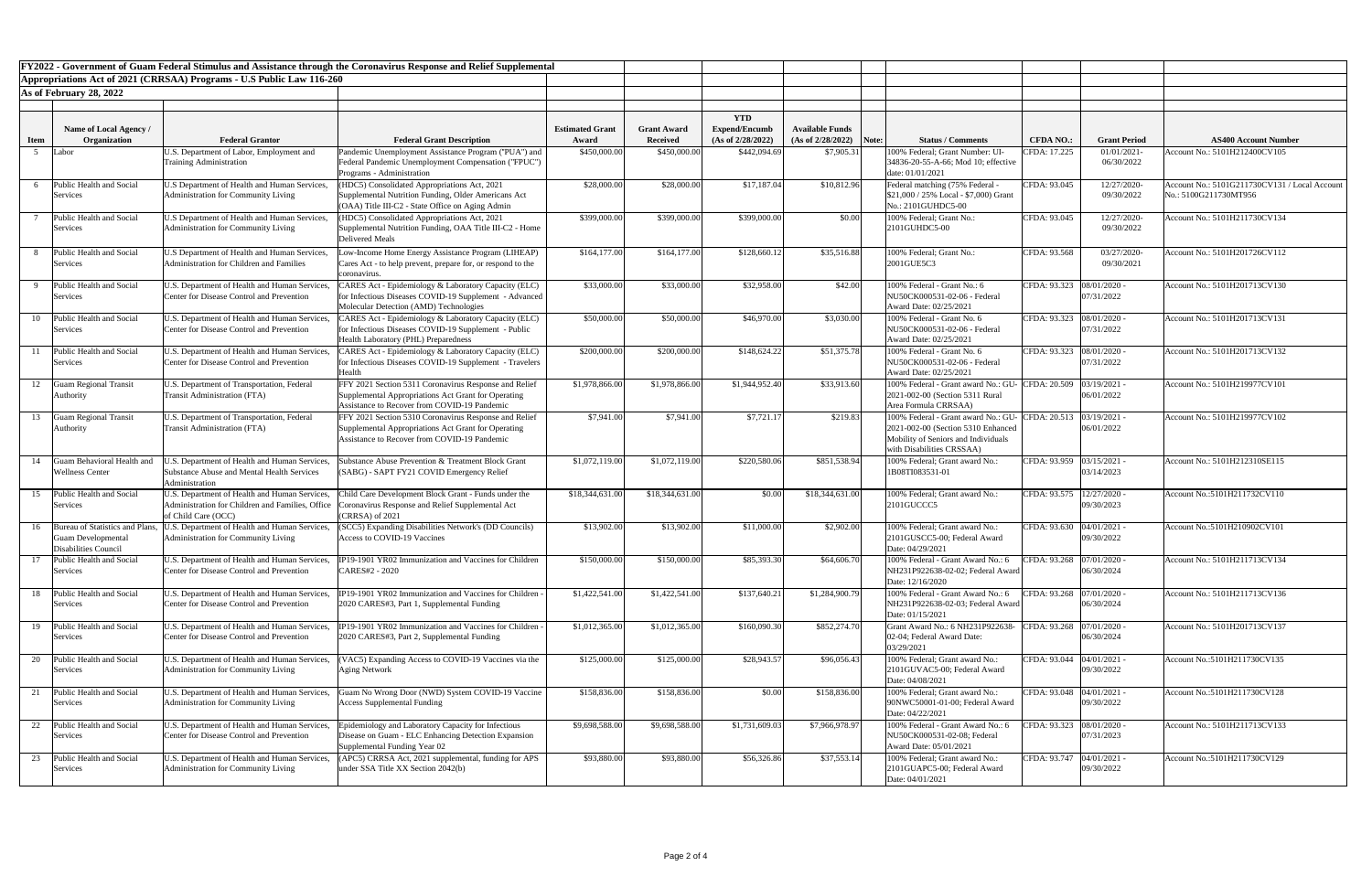| FY2022 - Government of Guam Federal Stimulus and Assistance through the Coronavirus Response and Relief Supplemental<br>Appropriations Act of 2021 (CRRSAA) Programs - U.S Public Law 116-260 |                                                                               |                                                                                                                                                            |                                                                                                                                                                                                         |                        |                    |                      |                                 |                                                                                                                                                                                                        |                             |                              |                                                                                                                |
|-----------------------------------------------------------------------------------------------------------------------------------------------------------------------------------------------|-------------------------------------------------------------------------------|------------------------------------------------------------------------------------------------------------------------------------------------------------|---------------------------------------------------------------------------------------------------------------------------------------------------------------------------------------------------------|------------------------|--------------------|----------------------|---------------------------------|--------------------------------------------------------------------------------------------------------------------------------------------------------------------------------------------------------|-----------------------------|------------------------------|----------------------------------------------------------------------------------------------------------------|
|                                                                                                                                                                                               | As of February 28, 2022                                                       |                                                                                                                                                            |                                                                                                                                                                                                         |                        |                    |                      |                                 |                                                                                                                                                                                                        |                             |                              |                                                                                                                |
|                                                                                                                                                                                               |                                                                               |                                                                                                                                                            |                                                                                                                                                                                                         |                        |                    |                      |                                 |                                                                                                                                                                                                        |                             |                              |                                                                                                                |
|                                                                                                                                                                                               |                                                                               |                                                                                                                                                            |                                                                                                                                                                                                         |                        |                    | <b>YTD</b>           |                                 |                                                                                                                                                                                                        |                             |                              |                                                                                                                |
|                                                                                                                                                                                               | Name of Local Agency /                                                        |                                                                                                                                                            |                                                                                                                                                                                                         | <b>Estimated Grant</b> | <b>Grant Award</b> | <b>Expend/Encumb</b> | <b>Available Funds</b>          |                                                                                                                                                                                                        |                             |                              |                                                                                                                |
| <b>Item</b>                                                                                                                                                                                   | Organization                                                                  | <b>Federal Grantor</b>                                                                                                                                     | <b>Federal Grant Description</b>                                                                                                                                                                        | Award                  | <b>Received</b>    | (As of 2/28/2022)    | $(As of 2/28/2022)$ Note:       | <b>Status / Comments</b>                                                                                                                                                                               | <b>CFDA NO.:</b>            | <b>Grant Period</b>          | <b>AS400 Account Number</b>                                                                                    |
| 24                                                                                                                                                                                            | uam Behavioral Health and<br><b>Wellness Center</b>                           | .S. Department of Health and Human Services,<br>Substance Abuse and Mental Health Services<br>Administration, Center for Mental Health<br>Services         | <b>Block Grants for Community Mental Health Services -</b><br>FY2021 COVID Emergency Relief Funding for the<br>Community Mental Health Services (MHBG) Block Grant<br>Program                           | \$536,059.00           | \$536,059.00       | \$100,214.92         | \$435,844.08                    | 100% Federal; Grant award No.:<br>1B095M083969-01; Federal Award<br>Date: 03/11/2021                                                                                                                   | CFDA: 93.958                | $03/15/2021$ -<br>03/14/2023 | Account No.: 5101H212300SE104                                                                                  |
| 25                                                                                                                                                                                            | Department of Public Health<br>and Social Services                            | J.S. Department of Health and Human Services,<br><b>Centers for Disease Control and Prevention</b><br>(CDC)                                                | Activities to Support State, Tribal, Local and Territorial<br>(STLT) Health Department Response to Public Health or<br>Healthcare Crises - Guam's Initiative to Address COVID-<br>19 Health Disparities | \$6,590,558.00         | \$6,590,558.00     | \$930,410.29         | \$5,660,147.71                  | Grant Award No.: 1 NH75OT000086- CFDA: 93.391<br>01-00; FAIN No.: NH75OT000086;<br>Federal Award Date: 05/28/2021                                                                                      |                             | 06/01/2021<br>05/31/2023     | Account No.: 5101H211712CV129                                                                                  |
| 26                                                                                                                                                                                            | Department of Public Works                                                    | J.S. Department of Transportation, Federal<br>Highway Administration (FHWA)                                                                                | COVID-19 Response & Relief (CRRSA Act, 2021) -<br><b>Personnel Costs</b>                                                                                                                                | \$2,754,135.42         | \$2,745,135.42     | \$999,272.41         | \$1,745,863.01                  | 100% Federal; Grant award No.: GU<br>THS-CRSA(001); Federal Award<br>Date: 07/28/2021                                                                                                                  | CFDA: 20.205 03/15/2020 -   | 12/31/2023                   | Account No.:5101F211068CV128                                                                                   |
| 27                                                                                                                                                                                            | uam Behavioral Health and<br><b>Nellness Center</b>                           | J.S. Department of Health and Human Services,<br><b>Substance Abuse and Mental Health Services</b><br>Administration, Center for Mental Health<br>Services | <b>Block Grants for Community Mental Health Services -</b><br>FY2021 COVID Emergency Relief Funding for the<br><b>Community Mental Health Services (MHBG) Block Grant</b><br>Program #2                 | \$466,446.00           | \$466,446.00       | \$240,385.92         | \$226,060.08                    | 100% Federal; \$86,303 under Grant<br>award No.: 1B09SM083797-01;<br>Federal Award Date: 11/17/2020; and<br>\$380,143 under Grant award No.:<br>6B09SM083797-01M001; Federal<br>Award Date: 02/03/2021 | CFDA: 93.958   10/01/2020 - | 09/30/2022                   | Account No.: 5101H212300SE102                                                                                  |
|                                                                                                                                                                                               | uam Behavioral Health and<br>Wellness Center                                  | J.S. Department of Health and Human Services,<br>Substance Abuse and Mental Health Services<br>Administration, Center for Mental Health<br>Services        | Block Grants for Community Mental Health Services -<br><b>Guam's Community Mental Health Centers Grant Program</b>                                                                                      | \$3,000,000.00         | \$3,000,000.00     | \$30,184.53          | \$2,969,815.47                  | 100% Federal; Grant award No.:<br>1H79SM085739-01; FAIN No.:<br>H79SM085739; Federal Award Date:<br>09/22/2021;                                                                                        | CFDA: 93.958 09/30/2021 -   | 09/29/2023                   | Account No.: 5101H222300SE114                                                                                  |
|                                                                                                                                                                                               |                                                                               |                                                                                                                                                            |                                                                                                                                                                                                         |                        |                    |                      |                                 |                                                                                                                                                                                                        |                             |                              |                                                                                                                |
|                                                                                                                                                                                               |                                                                               |                                                                                                                                                            | <b>SUBTOTAL</b>                                                                                                                                                                                         | \$305,180,213.42       | \$305,172,161.42   | \$192,131,348.86     | \$113,040,812.56                |                                                                                                                                                                                                        |                             |                              |                                                                                                                |
|                                                                                                                                                                                               |                                                                               |                                                                                                                                                            |                                                                                                                                                                                                         |                        |                    |                      |                                 |                                                                                                                                                                                                        |                             |                              |                                                                                                                |
|                                                                                                                                                                                               |                                                                               | Federal Assistance Estimates for Autonomous, Semi-autonomous Agencies and Other                                                                            |                                                                                                                                                                                                         |                        |                    |                      |                                 |                                                                                                                                                                                                        |                             |                              |                                                                                                                |
|                                                                                                                                                                                               |                                                                               |                                                                                                                                                            |                                                                                                                                                                                                         |                        |                    |                      |                                 |                                                                                                                                                                                                        |                             |                              |                                                                                                                |
|                                                                                                                                                                                               | <b>Guam Housing Corporation</b>                                               | J.S. Department of the Treasury                                                                                                                            | Mortgage Relief Program                                                                                                                                                                                 | \$714,000.00           | \$714,000.00       | \$0.00               | \$714,000.00<br>21              | To help low to moderate income<br>families pay up to 3 months of past<br>due mortgage payments because of<br>pandemic.                                                                                 |                             |                              | Per Daily Post dated 1/30/2021.                                                                                |
|                                                                                                                                                                                               | <b>Guam Housing and Urban</b><br><b>Renewal Authority</b>                     | J.S. Department of Housing and Urban<br>Development (CPD)                                                                                                  | FY2020 Continuum of Care Program - The CoC Program is<br>Development, Office of Community Planning and designed to promote a community-wide commitment to the<br>goal of ending homelessness.           | \$1,401,727.00         | \$1,401,727.00     | \$0.00               | \$1,401,727.00<br>$\frac{2}{2}$ | Distribution of FY2020 appropriated<br>funds to CoC grant recipients whose<br>current grants expire in Calendar Year<br>2021                                                                           |                             |                              |                                                                                                                |
|                                                                                                                                                                                               | A.B. Won Pat Guam<br>nternational Airport Authority   Aviation Administration | U.S. Department of Transportation, Federal                                                                                                                 | Airport Coronavirus Response Grant Program (ACRGP)                                                                                                                                                      | \$5,556,636.00         | \$5,556,636.00     | \$5,556,636.00       | \$0.00                          | Federal Share Cost - 100%                                                                                                                                                                              | CFDA: 20.106   04/15/2021 - | 04/15/2025                   | GIAA Account No.: 87.9101.AIP109                                                                               |
|                                                                                                                                                                                               | A.B. Won Pat Guam<br>International Airport Authority Aviation Administration  | J.S. Department of Transportation, Federal                                                                                                                 | Airport Coronavirus Response Grant Program (ACRGP) -<br><b>Concessions Relief Addendum</b>                                                                                                              | \$396,419.00           | \$396,419.00       | \$396,419.00         | \$0.00                          | Federal Share Cost - 100%                                                                                                                                                                              | CFDA: 20.106 04/15/2021     | 04/15/2025                   | GIAA Account No.: 87.9101.AIP112                                                                               |
|                                                                                                                                                                                               | <b>J.S. Small Business</b><br>Administration, Guam Branch<br>)ffice           | <b>J.S. Small Business Administration (SBA)</b>                                                                                                            | SBA Paycheck Protection Program (PPP) Loans - States and<br>Territories, as of 05/31/2021                                                                                                               | \$106,584,393.00       | \$106,584,393.00   | \$106,584,393.00     | \$0.00                          | Loans Approved for Guam - 1,445:<br>Dollars Approved - \$106,584393;<br>approvals through 05/31/2021                                                                                                   |                             |                              | Per SBA Paycheck Protection Program (PPP) Report<br>approvals through 05/31/2021 (source: U.S. SBA<br>website) |
|                                                                                                                                                                                               | J.S. Small Business<br><b>Administration, Guam Branch</b><br>Office           | <b>J.S. Small Business Administration (SBA)</b>                                                                                                            | SBA Disaster Assistance Update, Nationwide Economic<br>Injury Disaster Loans (EIDLs) / COVID-19, as of 2/24/2022                                                                                        | \$142, 117, 400.00     | \$142,117,400.00   | \$142,117,400.00     | \$0.00                          | Loans Approved for Guam - 1,413:<br>Dollars Approved - \$142,117,400;<br>approvals through 02/23/2022                                                                                                  |                             |                              | Per SBA Nationwide EIDL / COVID-19 Report<br>approvals through 02/24/2022 (source: U.S.SBA<br>website)         |
|                                                                                                                                                                                               | <b>J.S. Small Business</b><br><b>Administration, Guam Branch</b><br>Office    | <b>J.S. Small Business Administration (SBA)</b>                                                                                                            | SBA Disaster Assistance Update, Nationwide Targeted<br>Economic Injury Disaster Loans (EIDLs) Advance, as of<br>2/24/2022                                                                               | \$4,437,000.00         | \$4,437,000.00     | \$4,437,000.00       | \$0.00                          | Loans Approved for Guam - 522:<br>Dollars Approved - \$4,437,000;<br>approvals through 02/23/2022                                                                                                      |                             |                              | Per SBA Nationwide EIDL / COVID-19 Report<br>approvals through 02/24/2022 (source: U.S.SBA<br>website)         |
|                                                                                                                                                                                               | J.S. Small Business<br>Administration, Guam Branch<br>Office                  | <b>J.S. Small Business Administration (SBA)</b>                                                                                                            | SBA Disaster Assistance Update, Nationwide Supplemental<br>Targeted Advance, as of 2/24/2022                                                                                                            | \$1,985,000.00         | \$1,985,000.00     | \$1,985,000.00       | \$0.00                          | Loans Approved for Guam - 397:<br>Dollars Approved - \$1,985,000;<br>approvals through 02/23/2022                                                                                                      |                             |                              | Per SBA Nationwide EIDL / COVID-19 Report<br>approvals through 02/24/2022 (source: U.S.SBA<br>website)         |
|                                                                                                                                                                                               |                                                                               |                                                                                                                                                            |                                                                                                                                                                                                         |                        |                    |                      |                                 |                                                                                                                                                                                                        |                             |                              |                                                                                                                |
|                                                                                                                                                                                               |                                                                               |                                                                                                                                                            |                                                                                                                                                                                                         |                        |                    |                      |                                 |                                                                                                                                                                                                        |                             |                              |                                                                                                                |
|                                                                                                                                                                                               |                                                                               |                                                                                                                                                            | <b>SUBTOTALI</b>                                                                                                                                                                                        | \$263,192,575.00       | \$263,192,575.00   | \$261,076,848.00     | \$2,115,727.00                  |                                                                                                                                                                                                        |                             |                              |                                                                                                                |
|                                                                                                                                                                                               |                                                                               |                                                                                                                                                            | <b>TOTAL</b>                                                                                                                                                                                            | \$568,372,788.42       | \$568,364,736.42   | \$453,208,196.86     | \$115,156,539.56                |                                                                                                                                                                                                        |                             |                              |                                                                                                                |
|                                                                                                                                                                                               |                                                                               |                                                                                                                                                            |                                                                                                                                                                                                         |                        |                    |                      |                                 |                                                                                                                                                                                                        |                             |                              |                                                                                                                |
|                                                                                                                                                                                               |                                                                               |                                                                                                                                                            |                                                                                                                                                                                                         |                        |                    |                      |                                 |                                                                                                                                                                                                        |                             |                              |                                                                                                                |

| <b>Number</b>                            |
|------------------------------------------|
| 104                                      |
|                                          |
|                                          |
| (129)                                    |
|                                          |
| 128                                      |
| $\overline{102}$                         |
|                                          |
|                                          |
| 114                                      |
|                                          |
|                                          |
|                                          |
|                                          |
|                                          |
|                                          |
|                                          |
|                                          |
|                                          |
|                                          |
|                                          |
|                                          |
|                                          |
| $\overline{IP109}$                       |
| $\overline{IP112}$                       |
|                                          |
| Program (PPP) Report<br>source: U.S. SBA |
| OVID-19 Report<br>source: U.S.SBA        |
| OVID-19 Report                           |
| source: U.S.SBA                          |
| <b>OVID-19 Report</b><br>source: U.S.SBA |
|                                          |
|                                          |
|                                          |
|                                          |
|                                          |
|                                          |